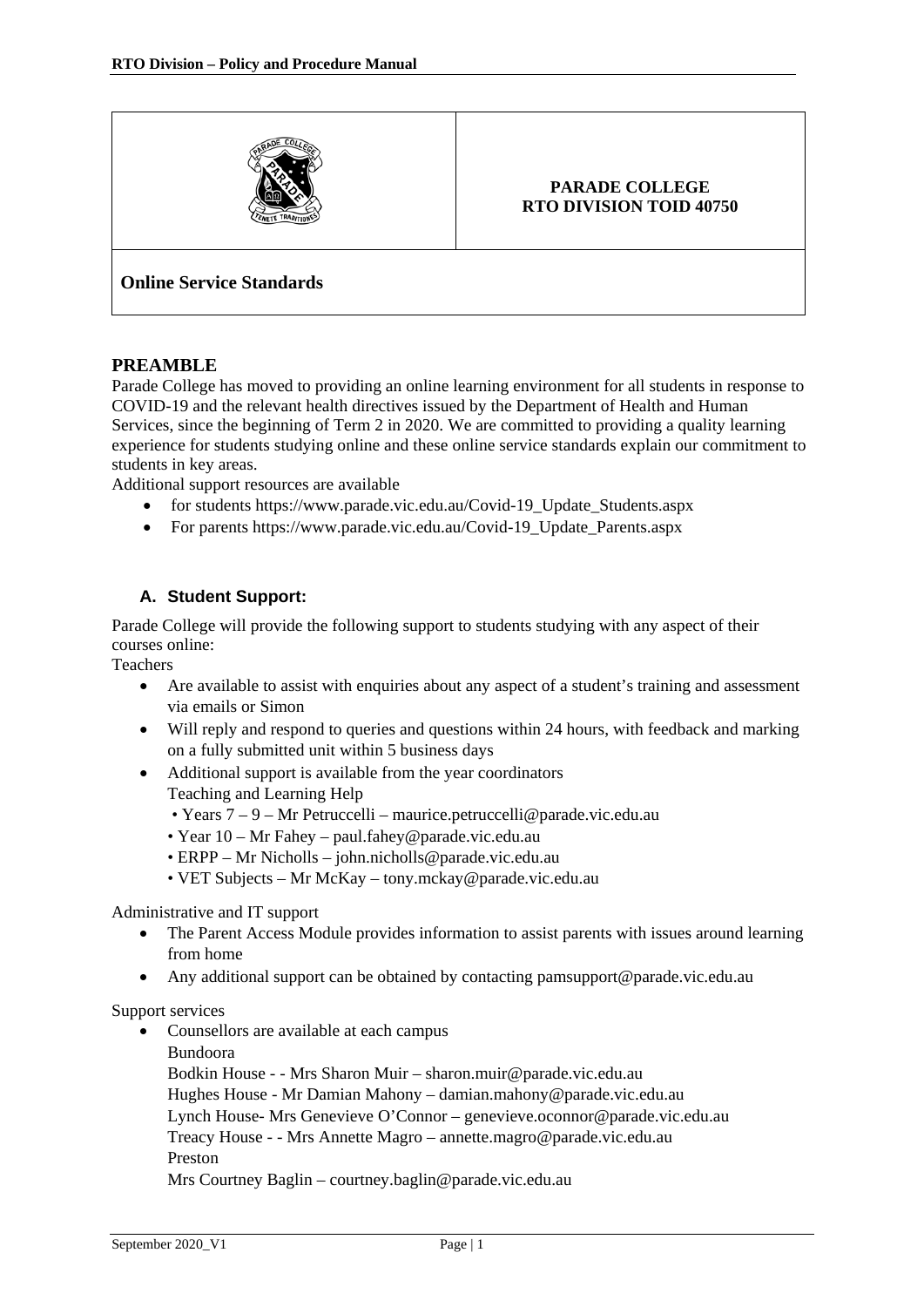## **B. Student online induction**

All students were provided at the end of Term 1 with the opportunity to familiarize themselves with the learning platforms that are in place for remote learning. All students are competent in the use of SIMON and Microsoft teams.

| <b>SIMON</b>           | • Publication of lesson content via Class Tasks                           |
|------------------------|---------------------------------------------------------------------------|
|                        | • Publication of resources through 'Topic Resources' or Class Tasks       |
|                        | • Provision of feedback on class tasks and summative assessments          |
|                        | • Email to whole classes and families                                     |
| Outlook                | • Email to individual students or families                                |
|                        | • Provision of feedback additional to Class Tasks (see below)             |
| <b>Microsoft Teams</b> | • Delivery of short Face-to-Face lessons                                  |
|                        | • Provision of class materials, other than those published on SIMON       |
|                        | (e.g. additional/supporting documentation, etc.)                          |
| One Drive              | • Collaboration on documents between students and teacher                 |
| One Note               | • Collaboration on documents between students and teacher                 |
|                        | • Distribution of class notes and materials                               |
| Nash Learning Centre   | • Available via SIMON 'school links'                                      |
| resources              | • Vetted, subject/topic specific resources that can be linked to students |

Parade College uses the following learning management systems (LMS)

The school laptops provided, meet the technology requirements to ensure optimal access to the LMS. Internet access for remote learning is required

## **C. Learning Materials**

Parade college ensures that all learning materials are interactive and presented in a variety of formats, using the following tools

| $\mu$ <sub>1</sub> , $\mu$ <sub>1</sub> , $\mu$ <sub>11,</sub> |                                                                       |
|----------------------------------------------------------------|-----------------------------------------------------------------------|
| Edrolo                                                         | • Links sent for class teaching                                       |
|                                                                | • Used for review and reinforcement of content                        |
|                                                                | • Can be used for formative assessment & feedback                     |
|                                                                | • Textbook (where applicable)                                         |
| <b>JacPlus</b>                                                 | • Textbook resources, activities, questions, etc.                     |
|                                                                | • Setting class activities                                            |
|                                                                | • Online content, quizzes, tests, etc.                                |
|                                                                | • Data for formative assessment                                       |
| <b>Education</b> perfect                                       | • Online content, quizzes, tests, etc. can be set per lesson/week     |
|                                                                | • Stock content or teacher-generated content                          |
|                                                                | • Data for formative assessment                                       |
|                                                                | • Revision materials                                                  |
| <b>Click View</b>                                              | • Age appropriate, curated video content that is easy for students to |
|                                                                | stream.                                                               |
|                                                                | • Teachers can make interactive lessons, or utilise community         |
|                                                                | generated content.                                                    |
|                                                                | • Links can be sent to students for ease of access                    |
| Stile                                                          | • Textbook resources, activities, questions, etc.                     |
|                                                                | • Setting class activities                                            |
| Know, worship, love                                            | • Textbook resources, activities, questions, etc.                     |

Parade college is committed to meeting the principles of the Web Content Accessibility Guidelines V2.0 by providing online learning and assessment content that is perceivable, operable and understandable by the broadest possible range of students and compatible with a wide range of technologies both present and in the future.